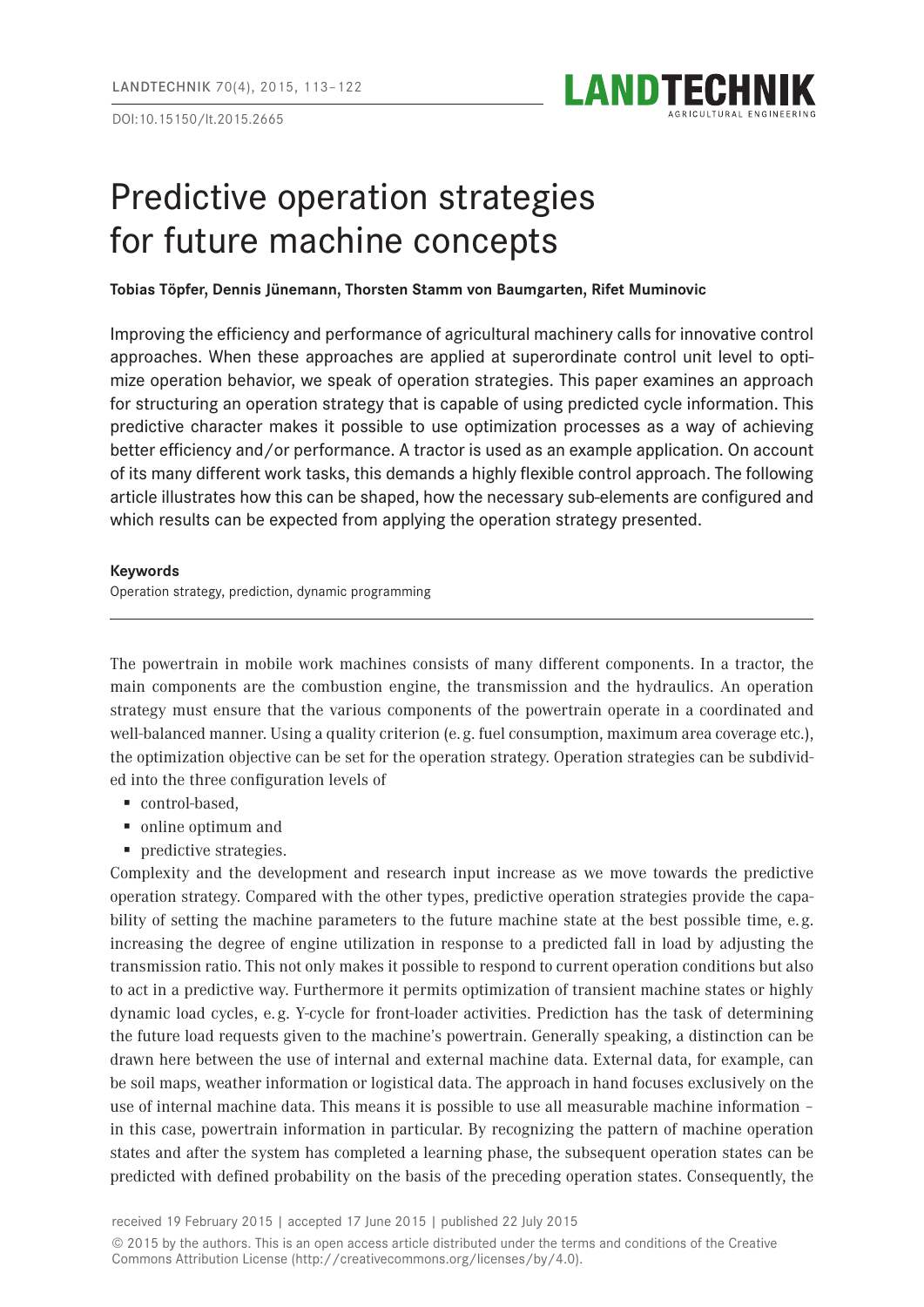approach presented here differs from model predictive approaches. Model-based optimization of the machine only takes place in the system's optimization element which contains the machine's actual operation strategy.

In the passenger car segment, prediction is used, for example, to optimize the flow of energy and increase driver safety. For instance, a predictive battery and powertrain management system is used by Back (2005) to match the battery's state of charge and other powertrain parameters to the predicted journey. Gosslau (2009) has developed an approach for controlling the cooling system on a predictive basis. Here, cooling system control is influenced by journey-type and journey-profile recognition information as well as by determining the type of driver, making it possible to increase the temperatures in the system by reducing the safety margin to the maximum permissible temperatures. This results in lower fuel consumption. KRETSCHMER et al. (2006) use vehicle speeds and distances between vehicles to recognize a passing maneuver and predict its duration as a means of increasing driving safety while passing another vehicle.

Predictive control approaches, e.g. in the form of predictive cruise control, are nowadays state of the art in commercial vehicles. In addition to the data on the vehicle's state, they use external information, such as the altitude profile and recommended maximum speed for the route traveled as the basis for predicting the anticipated load cases and determining the most efficient speed and acceleration profile (Terwen 2009, Kern 2013).

Using predictive strategies in mobile work machines, and especially in the tractor, is far more ambitious. The particular challenge lies in incorporating many different work processes with associated disturbance variables and the resultant, fluctuating process parameters, variable ambient conditions and operator influences. Operation strategies currently used in tractors are usually control-based strategies to control the drivetrain parameter.

Model-based control approaches are found in the field of controlling the work processes of mobile work machines. For example, Happich (2012) has examined a model-based loading control system for transferring chopped material in parallel operation. This approach involves a model for configuring the material cone on the transport unit in relation to throughput, this being taken as the basis for adjusting the impact point of the jet of chopped material in such a way that the transport unit can be filled evenly and automatically. Predictive elements are used, for example in the "marion" project (Reineke et al. 2007) as part of planning systems. One example application in this project is the planning of harvester paths and the planning of transfer points in grain harvesting with the aim of automating the combine harvester/transfer vehicle combination on the field.

The motivation for developing and applying the approach presented below lies in using it as a development tool for developing machines as well as in using it in machine deployment practice. The aim is to extend the operation strategy to cover all of the machine's power users and optimize the way in which the machine's potentials are exploited. Reference is made to Töpfer et al. (2014) as the basis for this paper.

### Requisite system components

The approach proposed here with a tractor as the application example comprises the three main components work task classification, prediction and optimized operation strategy ([Figure](#page-2-0) 1).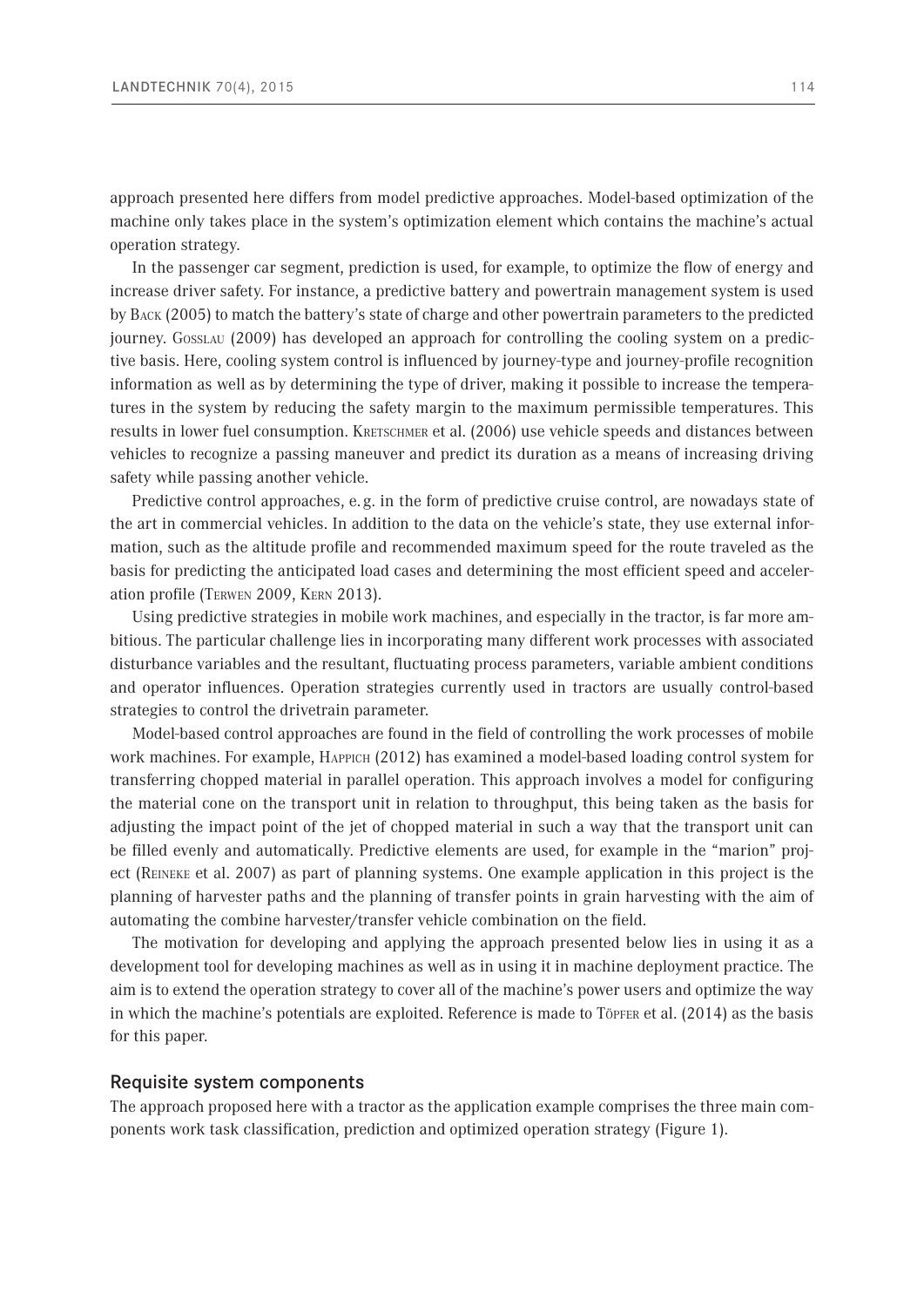

<span id="page-2-0"></span>Figure 1: Potential system structure

# Work task classification and measure assignment

The first block, classification of the work task, is needed to ensure that the operation strategy only uses measures that make sense under the aspects of optimization and are compatible with the machine's current work task. The quality of the work result must not be negatively influenced. For example, engine speed must only be reduced if the actual speed of a process-relevant work drive unit can be kept more or less in the region of the target speed. This makes it necessary to classify machine states first. Here, it is less important for the work task to be identified in any distinct and precise way. Instead, it is necessary to identify in a learning phase the requirements placed by the current work task on the machine and the resulting machine states. Against this backdrop, it seems expedient to define four requirement classes:

- Constant quasi-steady-state cycle (e. g. soil tillage)
- Dynamic, periodically recurring cycle (e. g. Y-cycle)
- Dynamic, non-periodically recurring cycle (e. g. transport activities)
- Work process without or only with intermittent use of propulsion

Each class is assigned a package of measures which can be used by the operation strategy. Individual package measures can also be excluded by analyzing the operation pattern and operator input.

As applicable measures, it is possible in principle to exploit all control capabilities and the variability of power users present in the overall system. Besides obvious measures, such as optimizing engine/transmission management, many other measures are also conceivable (e. g. predictive thermal or generator management). Depending on the measures selected – of which some can be used without any modifications on the hardware side – applying them influences efficiency, dynamics and functionality.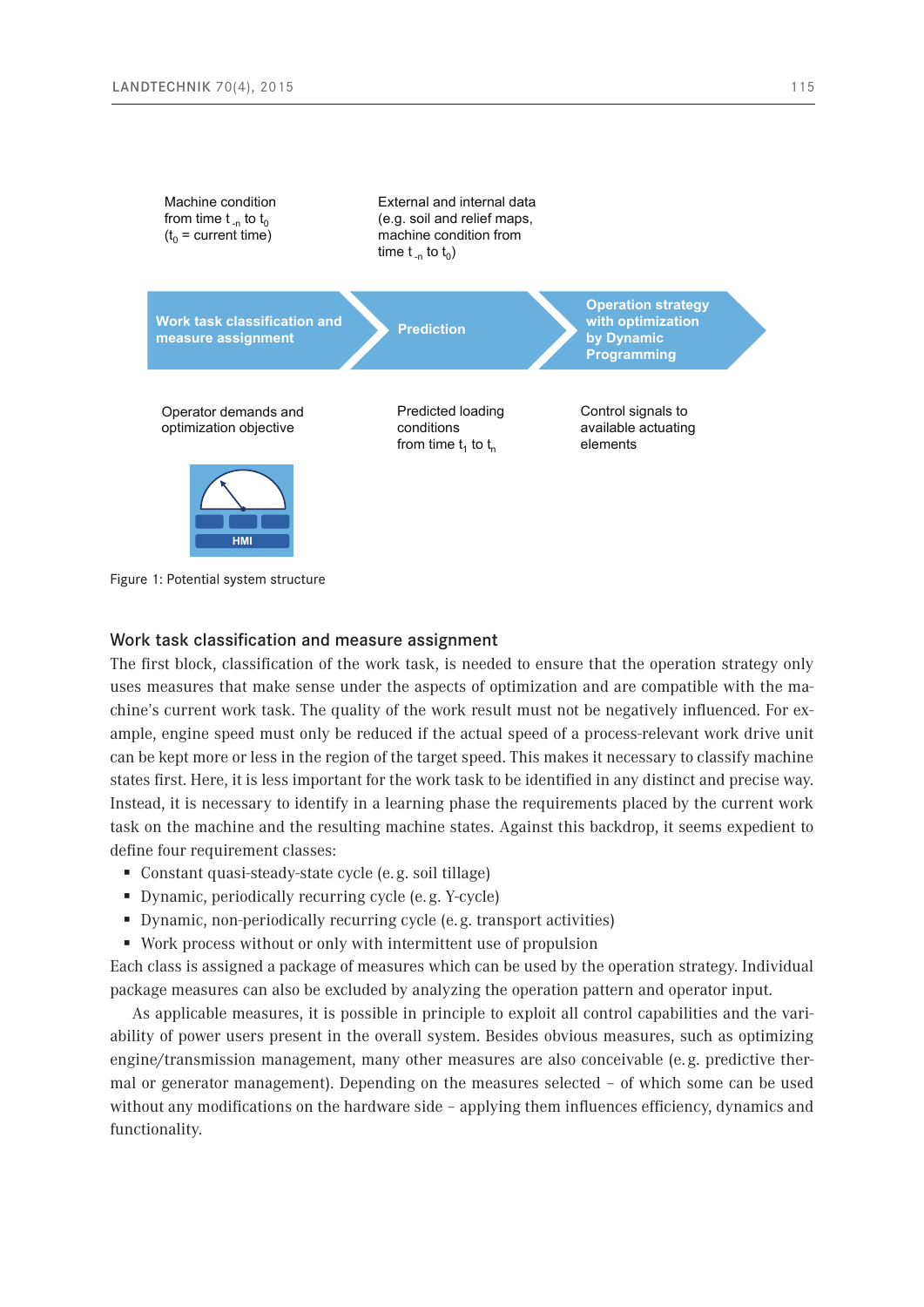#### Prediction

The second block in the system's structure involves predicting future operation states. The information used for this can be divided up into external and internal machine data. External data, such as map material providing information on soil type and relief profile as well as load states of preceding parallel travel paths, can be used for predicting operation states. Predicting operation states in work tasks without external machine data, such as GPS data, involves a more complex type of prediction which evaluates available internal sensor data and uses pattern recognition to permit a prediction of future operation states (OS) in the time interval from  $t_1$  to  $t_n$ . To realize this prediction, it is necessary that cyclical work tasks can be broken down into a finite number of recurring operation states, with each work task comprising a specific sequence of operation states. Under this prerequisite, it is theoretically possible to apply probabilistic methods to predict which operation state sequence is most likely to follow next on the basis of the present and past operation states. Appropriate methods include hidden Markov models (HMM) and recurrent neural networks (RNN). Compared to RNN, the HMM has advantages in relation to sequence length and the stability of prediction as well as the way in which discrete states are handled.

<span id="page-3-0"></span>

Figure 2: Recognizing and predicting operation states

The HMM is parameterized in several stages. This involves a learning phase in which the sensor data are initially recorded, prepared and linearized over time (Krogerus et al. 2013). The characteristics derived from linearization are assigned to operation states (OS). By way of example, [Figure](#page-3-0) 2 shows sensor signals that have been linearized and assigned to operation states (recognized OS). The sequence of operation states is referred to as the observation sequence. The observation sequence is passed on to the HMM from which it is parameterized. With the machine running in similar recurring operation states, the aim now is to apply this procedure and, on the basis of the operation states determined from the learning phase and the parameterized HMM, assign to the current operation state (current OS) a previously defined operation state. Together with the previous operation state, this is passed on to the HMM from which it determines the operation states likely to follow (predicted OS) and therefore the loads that are likely to be requested from the machine. The prediction quality of the HMM is evaluated by comparing the predicted operation states (predicted OS) with the recognized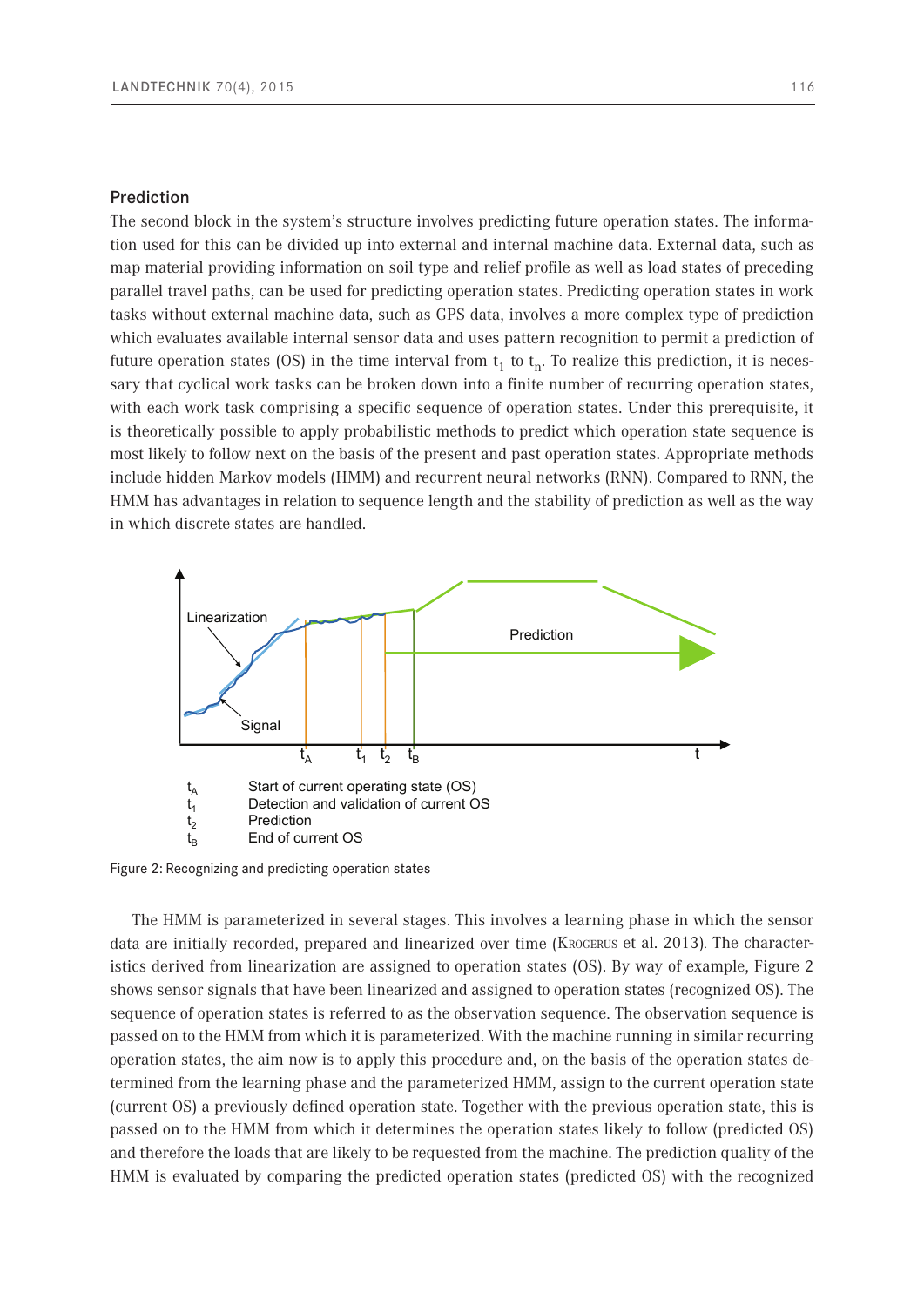operation states (recognized OS). In the event of any discrepancies resulting from unknown operation states, the HMM is re-parameterized. For recurring operation states (e.g. Y-cycle), the prediction can be implemented and applied in the field of mobile work machines with their many different work tasks. A significant amount of research must still be done for other irregular load cycles.

# Operation strategy and dynamic programming

The third element in the proposed system structure covers the actual operation strategy using the measures available. Within this approach, dynamic programming is used for determining the optimum machine control signals with respect to the optimization objectives (quality functionals) and the constraints of state and manipulated variables (Back 2005). One optimization objective frequently used is the fuel consumption for the cycle under consideration. Other optimization objectives, such as adjusting machine parameters to suit the current and future power demands, can also be achieved with this approach. According to GUZZELLA and SCIARRETTA (2007), dynamic programming mainly differs from the optimized control approaches usually encountered in control technology by also being able to take account of complex constraints of state and manipulated variable. Dynamic programming furthermore finds the global optimum in relation to the defined optimization problem. The gradient-based optimization techniques frequently used cannot provide any guarantee of finding the global optimum. These qualities are crucial to using dynamic programming in the approach presented here.

Figure 3 shows the flow diagram for carrying out deterministic dynamic programming with the requisite inputs. This optimization method can be used in model-based machine development for calibrating control parameters as well as online while the machine is operating to determine the optimum operation parameters. In this case, the prediction results can be used as optimization input variables in order to adjust the machine to future load requests. It is also expected that this will make the approach suitable for optimizing transient machine states in dynamic cycles.



Figure 3: Flow diagram – deterministic dynamic programming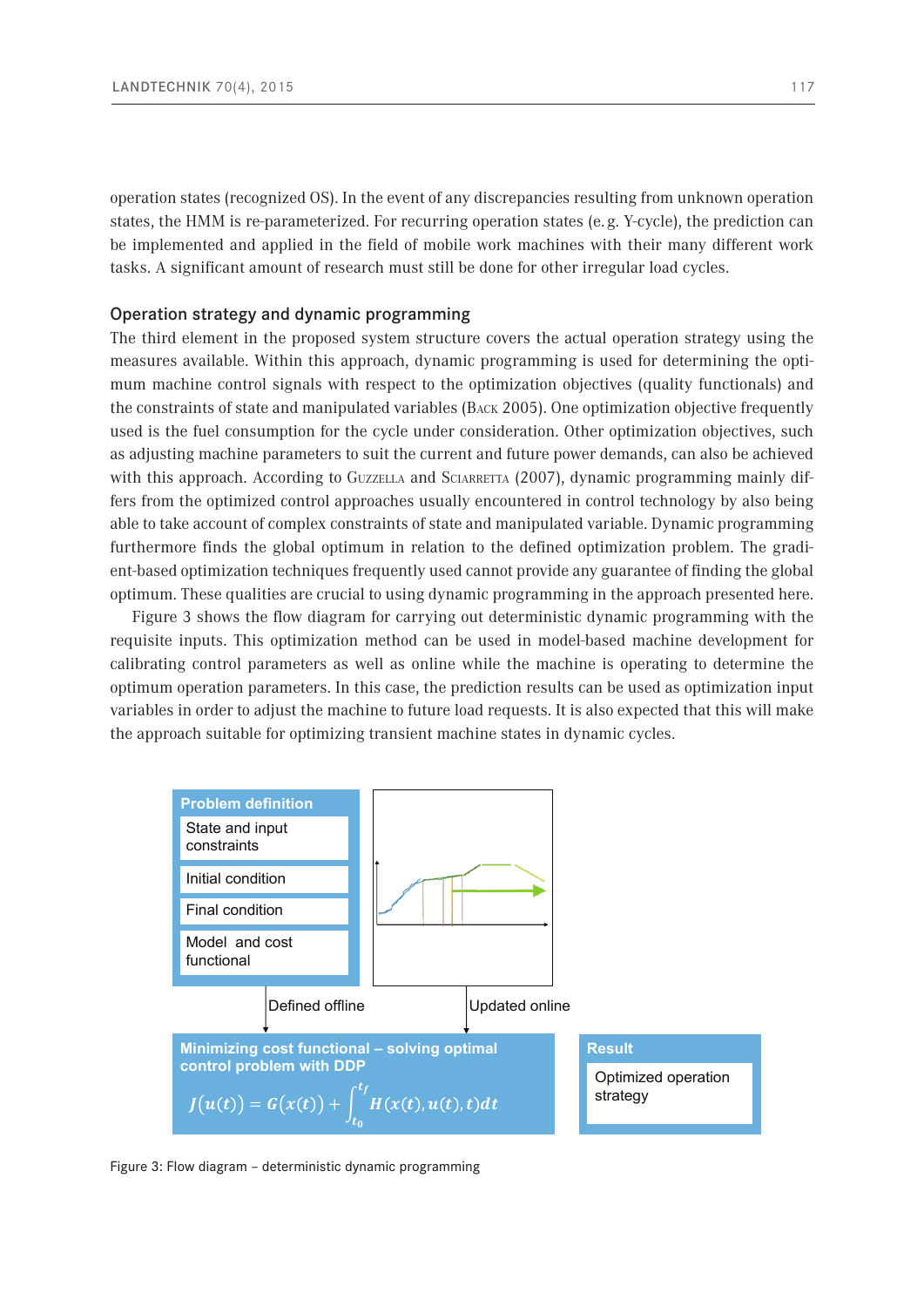# Concept Validation

The approach presented for a predictive operation strategy was developed on a model basis and tested with the aid of a validated overall machine model. By way of example, the results shown below present an excerpt of application areas for the predictive operation strategy. The theoretic field of application is very wide and primarily determined by the degrees of freedom of the powertrain components installed.

In all three examples, the quality functional is fuel consumption. Using machine power output as a quality functional must be regarded as critical in simulation. This approach usually results in a significant change in wheel/soil contact and thus in slip values. Generating an accurate simulation of these relationships is highly complex with today's state of the art. For this reason, slip conditions are kept as constant as possible in comparing the various control approaches.

Figure 4 presents an example cycle section. In comparison to a simple shifting strategy (manual shifting), which shifts exclusively in relation to engine speed, and an intelligent gearshift logic (transmission control unit), the results show the changed shifting behavior in an acceleration cycle. The changed shifting points make the engine more efficient. This significantly reduces fuel consumption.



Figure 4: Results of simulating acceleration in a Y-cycle

The second example, presented in [Figure](#page-6-0) 5, also uses deterministic dynamic programming to define shifting points. In this case, it not only adjusts the transmission ratio but also the power takeoff ratio. This measure assumes that the tractor has a power-shifting PTO transmission. If prediction forecasts a phase with a reduced load request (approx. second 22, [Figure](#page-6-0) 5), the operation strategy optimizes the ratio of the drive transmission at the appropriate moment in order to operate the com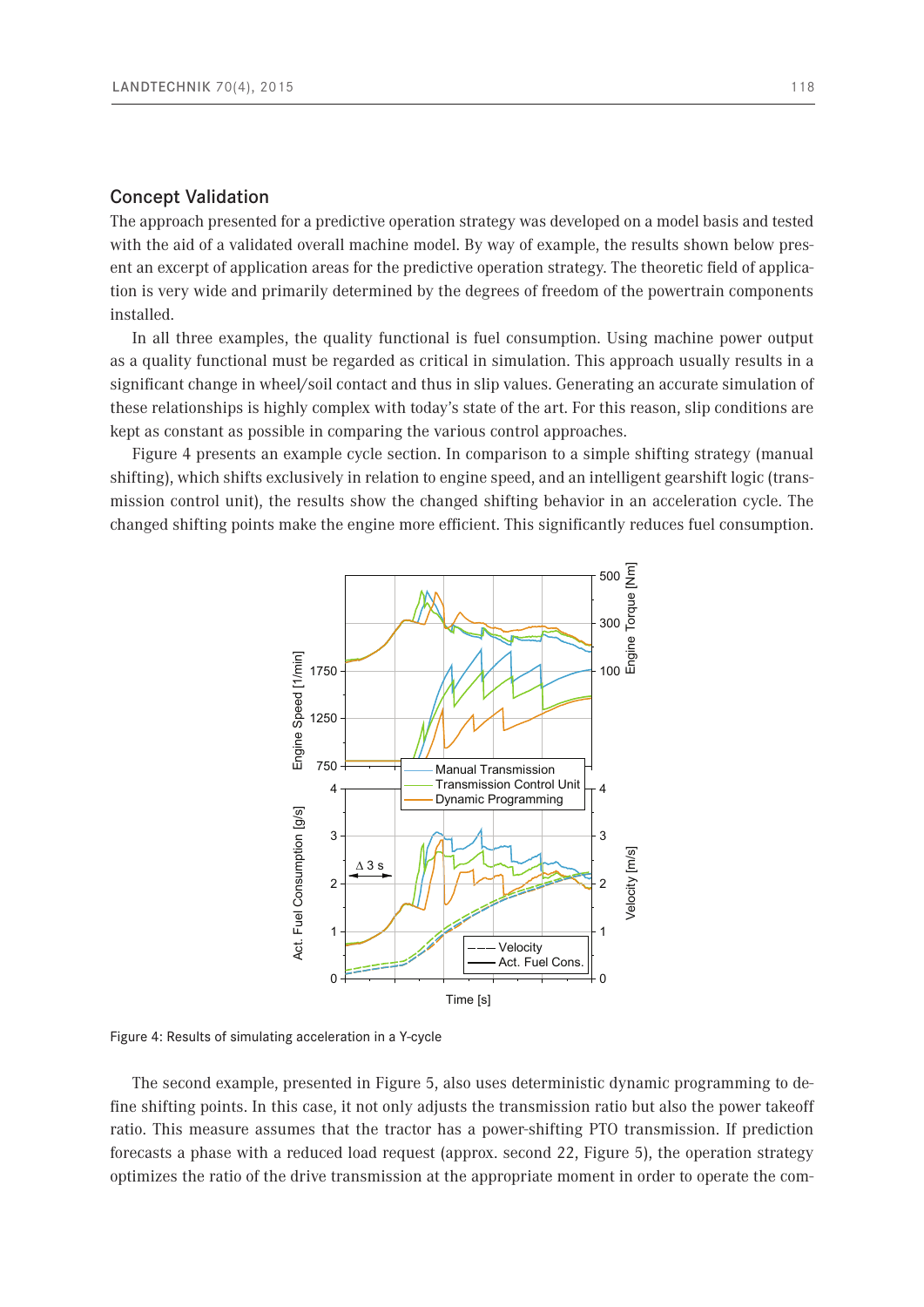bustion engine in a more efficient map range. The PTO shaft ratio must be adjusted to keep PTO shaft speed constant as combustion engine speed varies. This ensures the operation strategy. The actual challenge in this example is selecting the time at which the transmission ratios are returned to the initial state. This must take place before the load requests from the work cycle go up again into fullload range (e. g. 90 %). Shifting down too late would lower combustion engine speed and, as a result, reduce working speed. Prediction forecasts the load curve, giving the operation strategy the opportunity to initiate downshifting at an appropriate moment (approx. second 35, [Figure](#page-6-0) 5).



<span id="page-6-0"></span>Figure 5: Varying PTO shaft ratio

The third example application in [Figure 6](#page-7-0) uses the thermal balance and the thermal masses in the cooling system to store cooling energy during headland travel. If the tractor drives into the headland after heavy pulling work, the necessary tractive work is suddenly reduced by lifting the attachment. This is also accompanied by a reduction in the cooling requirement for the combustion engine and neighboring components. In this example, the operation strategy is capable of reducing the cooling water's setpoint temperature. This increases fan output which, in turn, moves the combustion engine to a more efficient operation point. This means that specific fuel consumption falls during headland travel. Machine power output must be increased again when the attachment returns to service. As soon as it makes sense from an energy point of view, the operation strategy returns the coolant setpoint temperature to its original level. The stored cooling energy that can now be used and the associated reduction in fan output give the tractor the power reserves needed for pulling work.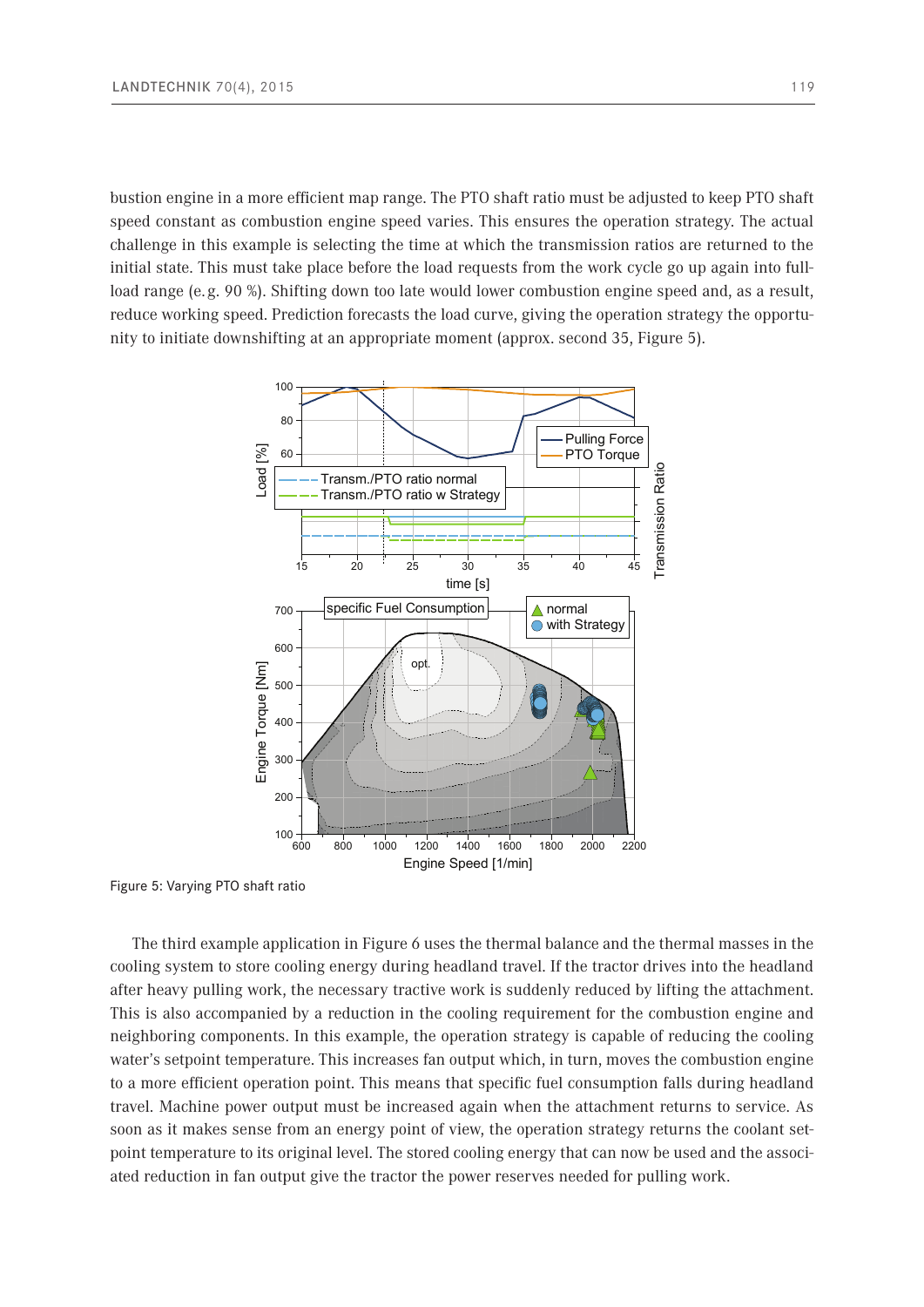

<span id="page-7-0"></span>Figure 6: Headland cooling measure

### **Conclusions**

The approach presented shows a way that is suitable for implementing a predictive operation strategy on a future mobile work machine. At the same time, elements of this approach can be applied even today in model-based machine development and in evaluating and parameterizing control-based operation strategies. One advantage of this approach lies in the fact that optimization takes account of the overall system and measures can be used which could probably not be implemented without prediction. The example results presented demonstrate realistic ways of applying the methodology in order, for example, to utilize existing efficiency-boosting potentials. Here, the potential saving is highly dependent on the application case. It is not possible to make any general statement in this regard. The next steps on the way to realizing the presented approach will involve implementing the HMM, validating the methodology and developing a virtual terminal on which the self-optimizing operation strategy will be implemented. This terminal will also form the interface to the operator.

#### References

Back, M. (2005): Prädiktive Antriebsregelung zum energieoptimalen Betrieb von Hybridfahrzeugen. Dissertation, Universität Karlsruhe (TH), Fakultät für Elektrotechnik und Informationstechnik

Goßlau, D. (2009): Vorausschauende Kühlsystemregelung zur Verringerung des Kraftstoffverbrauches. Dissertation, Brandenburgische Technische Universität Cottbus, Fakultät für Maschinenbau, Elektrotechnik und Wirtschaftsingenieurwesen

Guzzella, L.; Sciarretta, A. (2007): Vehicle propulsion systems. Berlin/Heidelberg, Springer Verlag

Happich, G. (2012): Automatisches Überladen von Silagegut mittels einer modellbasierten Beladungssteuerung. Dissertation, Forschungsberichte des Instituts für Landmaschinen und Fluidtechnik, Aachen, Shaker Verlag